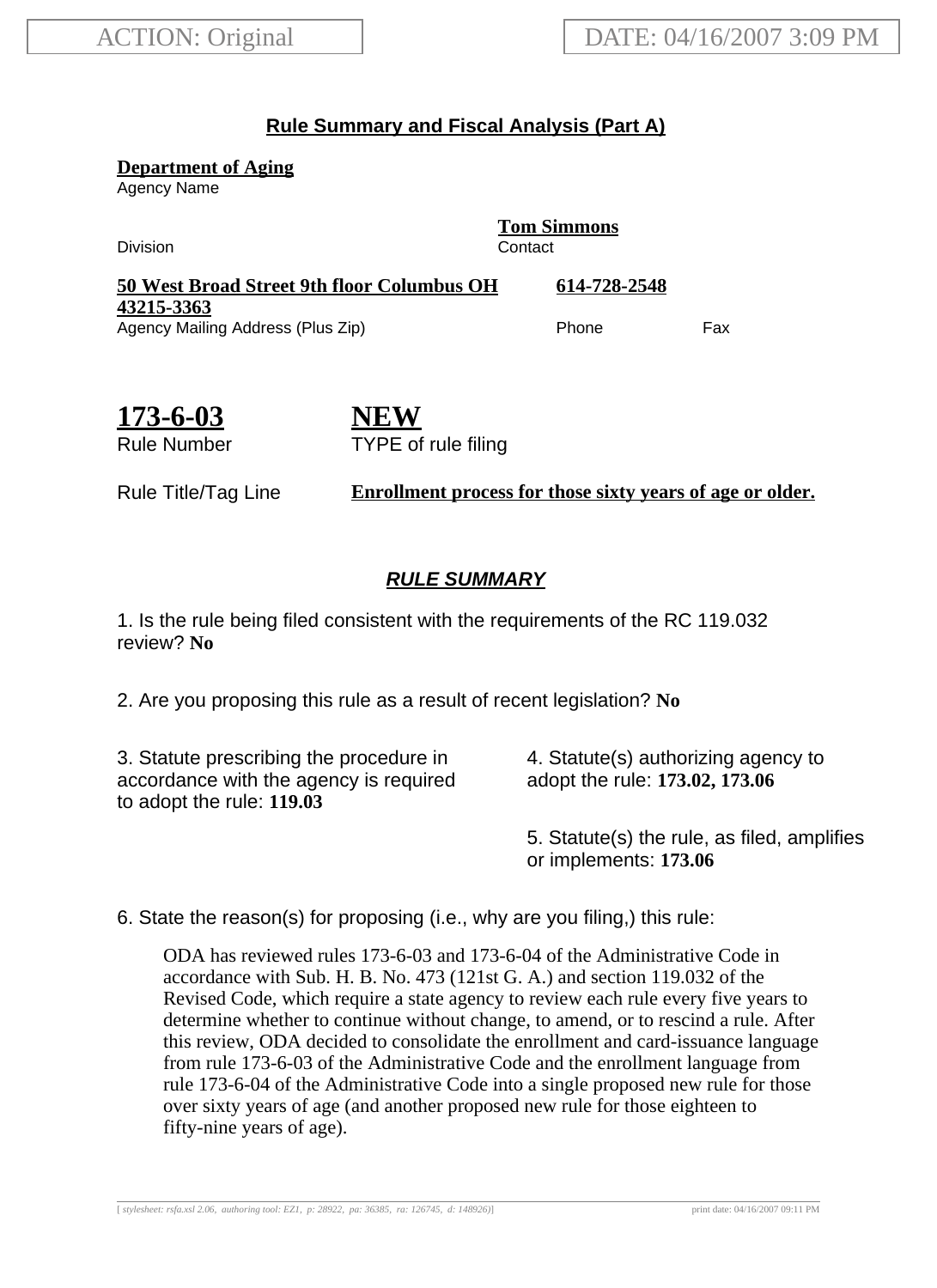A draft of this proposed new rule was posted on the ODA web site for a public comment period on April 11, 2007. Because ODA received no objection to the filing of this proposed new rule, ODA is now filing this proposed new rule with JCARR.

7. If the rule is an AMENDMENT, then summarize the changes and the content of the proposed rule; If the rule type is RESCISSION, NEW or NO CHANGE, then summarize the content of the rule:

This proposed new rule would:

[1] Permit ODA to automatically enroll individuals into the Golden Buckeye program who are residents of Ohio and who are sixty years of age or older according to records provided by the Ohio Bureau of Motor Vehicles;

[2] Outline the enrollment procedures for those individuals who are residents of Ohio, who are sixty years of age or older, and who were not automatically enrolled into the Golden Buckeye program by ODA. Compared to the language in rule 173-6-04 of the Administrative Code that this proposed new rules replaces, this proposed new rule allows the individual to apply online;

[3] Outline the enrollment procedures to be taken by a sign-up site once it receives an application from an individual;

[4] Outline the enrollment procedures to be taken by ODA once it receives an application from an individual or from a sign-up site;

[5] Declare that, once a Golden Buckeye Card is issued, it does not become valid until it is signed by the cardholder;

[6] Declare that, once a Golden Buckeye Card is signed, it shall remain valid for the remaining life of the cardholder, unless revoked by ODA due to a fraudulent application or due to fraudulent use of the card;

[7] Declare that a cardholder may not transfer a Golden Buckeye Card to any other person; and,

[8] State three options that can be taken by a cardholder to replace a lost, stolen, or damaged card.

8. If the rule incorporates a text or other material by reference and the agency claims the incorporation by reference is exempt from compliance with sections 121.71 to 121.74 of the Revised Code because the text or other material is **generally available** to persons who reasonably can be expected to be affected by the rule, provide an explanation of how the text or other material is generally available to those persons: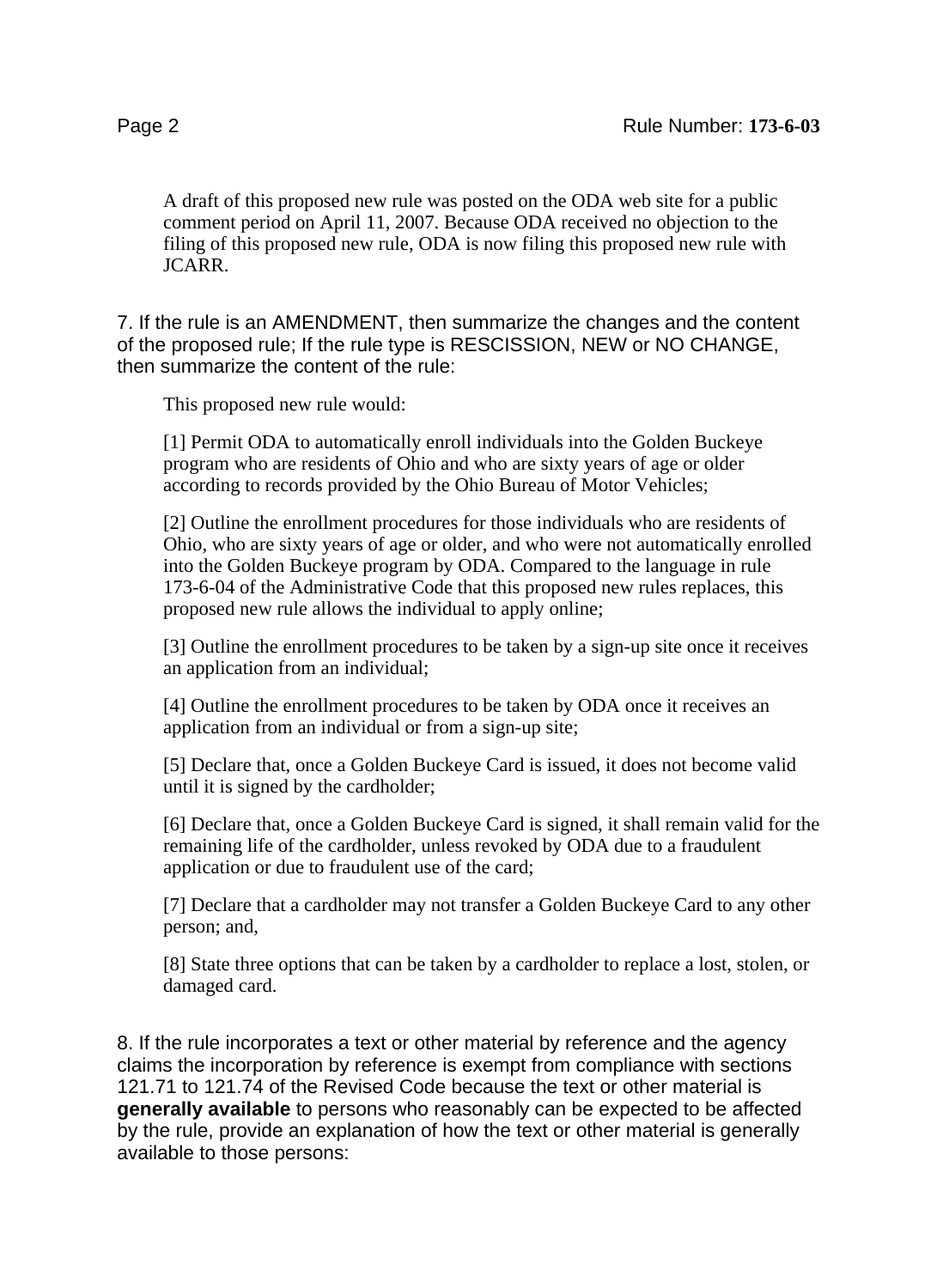*This response left blank because filer specified online that the rule does not incorporate a text or other material by reference.*

9. If the rule incorporates a text or other material by reference, and it was **infeasible** for the agency to file the text or other material electronically, provide an explanation of why filing the text or other material electronically was infeasible:

*This response left blank because filer specified online that the rule does not incorporate a text or other material by reference.*

10. If the rule is being **rescinded** and incorporates a text or other material by reference, and it was **infeasible** for the agency to file the text or other material, provide an explanation of why filing the text or other material was infeasible:

*Not Applicable.*

11. If **revising** or **refiling** this rule, identify changes made from the previously filed version of this rule; if none, please state so:

*Not Applicable.*

12. 119.032 Rule Review Date:

(If the rule is not exempt and you answered NO to question No. 1, provide the scheduled review date. If you answered YES to No. 1, the review date for this rule is the filing date.)

NOTE: If the rule is not exempt at the time of final filing, two dates are required: the current review date plus a date not to exceed 5 years from the effective date for Amended rules or a date not to exceed 5 years from the review date for No Change rules.

## **FISCAL ANALYSIS**

13. Estimate the total amount by which this proposed rule would **increase / decrease** either **revenues / expenditures** for the agency during the current biennium (in dollars): Explain the net impact of the proposed changes to the budget of your agency/department.

This will have no impact on revenues or expenditures.

\$0.00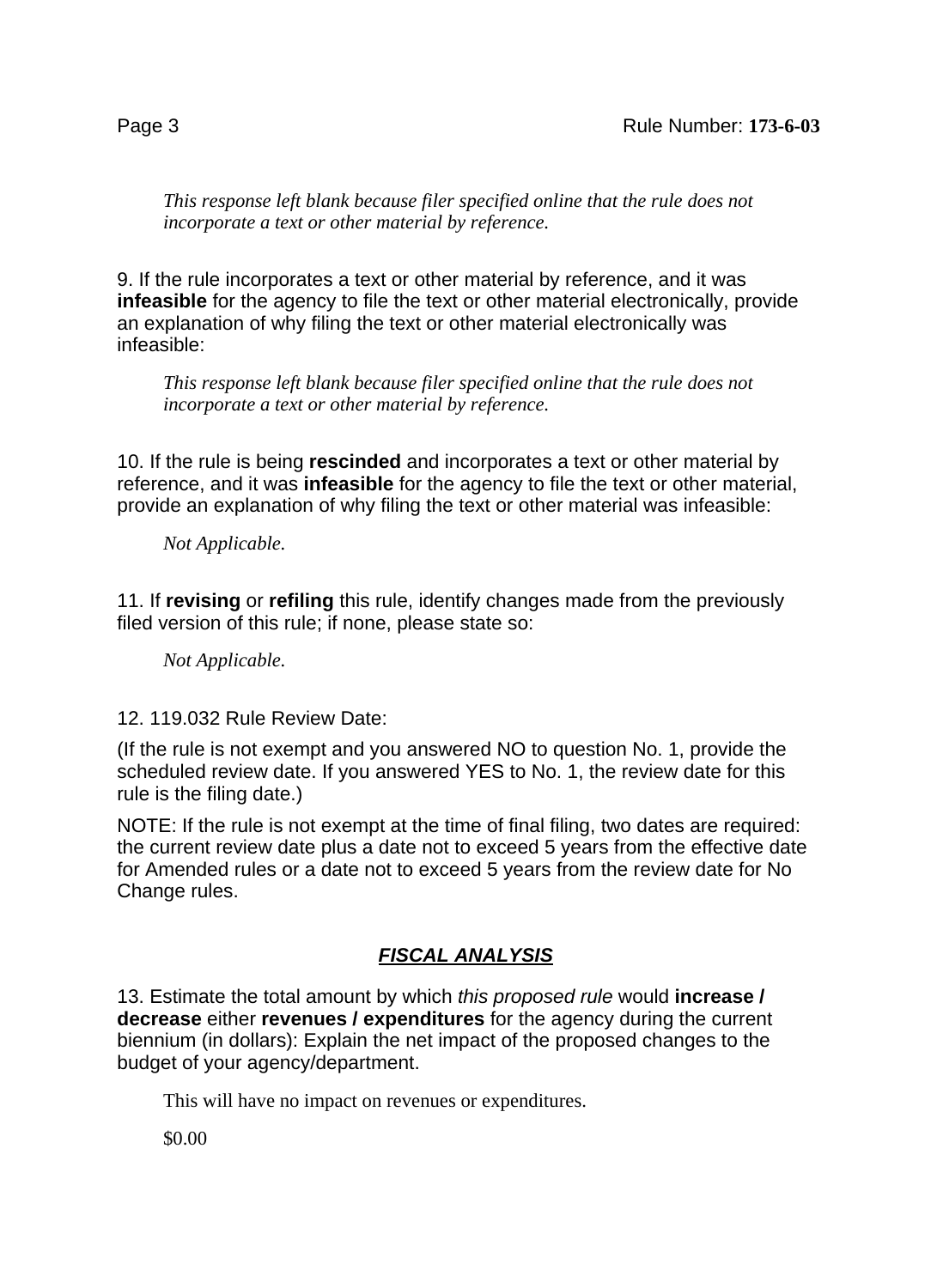ODA anticipates that this proposed new rule will have no impact upon the budget of ODA established by the Ohio General Assembly.

14. Identify the appropriation (by line item etc.) that authorizes each expenditure necessitated by the proposed rule:

GRF-490-405 Golden Buckeye Card

15. Provide a summary of the estimated cost of compliance with the rule to all directly affected persons. When appropriate, please include the source for your information/estimated costs, e.g. industry, CFR, internal/agency:

COST OF COMPLIANCE FOR AN INDIVIDUAL: Nearly all Ohio residents have an Ohio driver's license before they reach the age of sixty. When such individuals reach the age of sixty, the Ohio Bureau of Motor Vehicles notifies ODA, and, in turn, ODA automatically enrolls the individual into the Golden Buckeye program. Very few Ohio residents are not automatically enrolled into the Golden Buckeye program when they reach their sixtieth birthday. Therefore, for nearly all Ohio residents, there is no cost of compliance for this rule because enrollment into the Golden Buckeye program requires no cost or effort for them.

.................................................................................................................................... For those who choose to enroll by visiting a sign-up site or by mailing/faxing an application, the only cost to the individual will be a few minutes of time to complete the application and demonstrate proof of age. For those who choose to enroll through a web site, the enrollment process may also only take a few minutes.

.................................................................................................................................... The Golden Buckeye Card and any replacement Golden Buckeye Cards that might be requested would be provided free of charge to the cardholder.

\_\_\_\_\_\_\_\_\_\_\_\_\_\_\_\_\_\_\_\_\_\_\_\_\_\_\_\_\_\_\_\_\_\_\_\_\_\_\_\_\_\_\_\_\_\_\_\_\_\_\_\_\_\_\_\_\_\_\_\_\_\_\_\_\_\_ BENEFIT FOR AN INDIVIDUAL: Enrollment into the Golden Buckeye program will provide the cardholder with access to benefits and discounts from numerous providers across Ohio.

\_\_\_\_\_\_\_\_\_\_\_\_\_\_\_\_\_\_\_\_\_\_\_\_\_\_\_\_\_\_\_\_\_\_\_\_\_\_\_\_\_\_\_\_\_\_\_\_\_\_\_\_\_\_\_\_\_\_\_\_\_\_\_\_\_\_ COST OF COMPLIANCE TO A SIGN-UP SITE: Any entity wishing to be a sign-up site for the Golden Buckeye program may do so voluntarily. For the entity that becomes authorized by ODA to be a sign-up site, the only cost of compliance will be to take a few minutes to see that an individual has fully completed the short application, to verify proof of age, to document the name of the sign-up site on the application, and to submit the application to ODA for final processing.

16. Does this rule have a fiscal effect on school districts, counties, townships, or municipal corporations? **No**